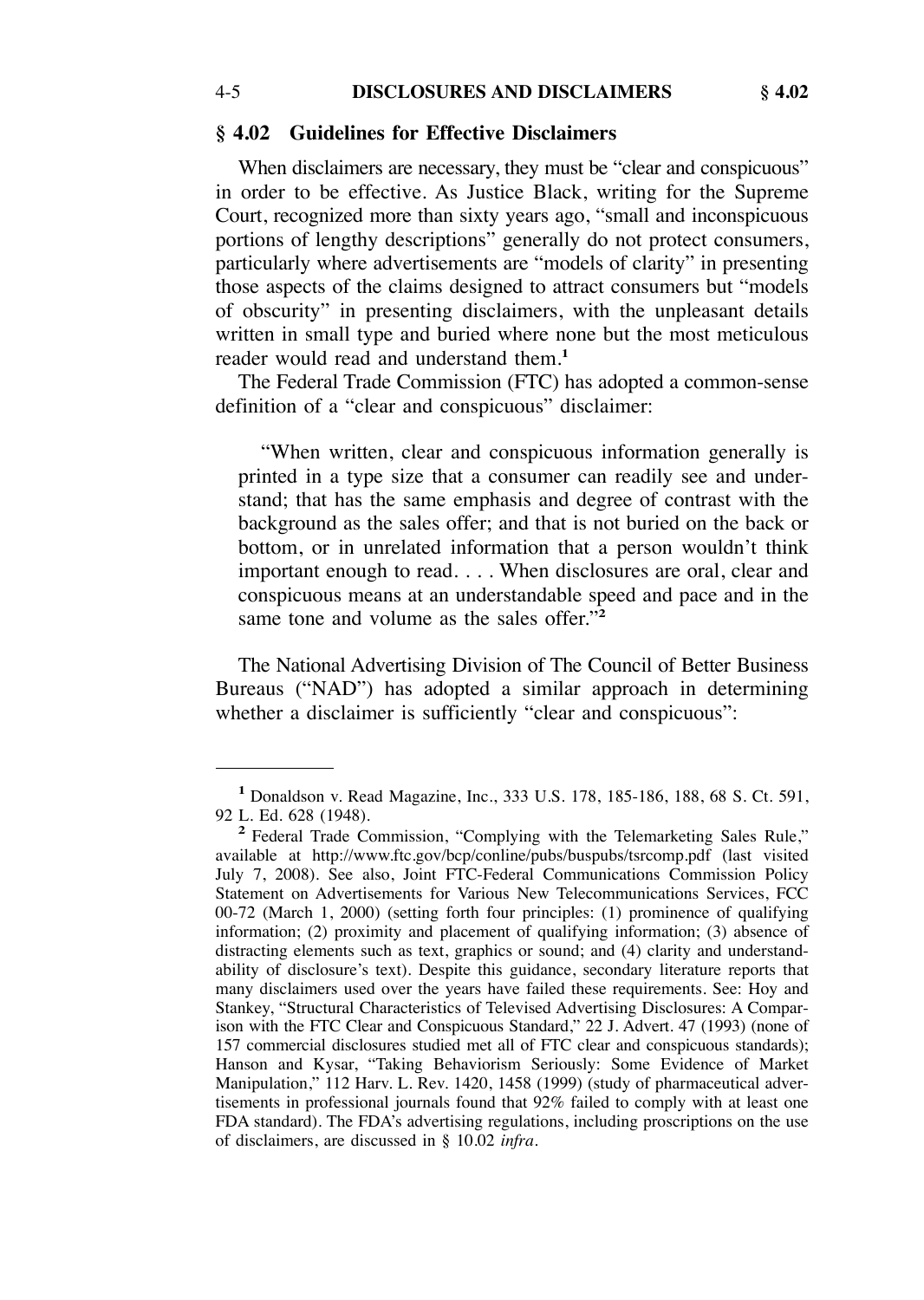"Factors to be considered in assessing whether material product information is clearly and conspicuously disclosed include: the prominence of the information that needs to be disclosed, its proximity to the underlying claim that it is intended to qualify and (particularly in the case of Internet advertising) the likelihood that consumers will have notice of the existence of this information before making a purchase."**<sup>3</sup>**

To be effective, "clear and conspicuous" disclosures also must be readily understood, using language appropriate to the targeted consumers. Thus, advertisers contemplating disclaimers must take into account the relative sophistication of their audiences. In general, more sophisticated audiences are presumed to read claims carefully and to understand fairly subtle distinctions, thus making such consumers more readily informed through the use of disclaimers.**<sup>4</sup>** By contrast, advertising directed at children requires more disclosures and disclaimers than

**<sup>3</sup>**In re Diamond.com, NAD Case No. 3798 (closed July 24, 2001). Although there is no unified rule that applies under the Lanham Act or similar state law, courts typically evaluate disclosures and disclaimers using standards similar to those used by the FTC and NAD. See, e.g., United States v. Washington Mint, LLC, 143 F. Supp.2d 1141, 1142 (D. Minn. 2001) (requiring disclaimer to be displayed prominently at top of any advertisements, in color contrasting with background, in at least 12-point type and easily readable font, not included with other test but immediately adjacent to or below advertised product; also specifying disclaimer wording). **<sup>4</sup>**See, e.g.:

*Second Circuit:* Pfizer, Inc. v. Miles, Inc., 868 F. Supp. 437, 444 (D. Conn. 1994) (advertising to physicians that included FDA-approved package insert or directed physicians to consult package insert adequately disclosed drug's limitations).

*Third Circuit:* J.R. Tobacco, Inc. v. ADT Security Systems, Inc., 1999 U.S. Dist. LEXIS 14393 (D.N.J. Aug. 26, 1999) (no violation of New Jersey Consumer Fraud Act where defendant explicitly disclosed potential product limitations to sophisticated business).

*Seventh Circuit:* First Health Group Corp. v. United Payors & United Providers, Inc., 2000 WL 549723 (N.D. Ill. May  $2, 2000$ ) (description of defendant's health plan services as "HMO," directed at health care providers who might choose to affiliate with defendant, was not deceptive where disclaimer in footnote explained defendant's definition of "HMO").

*Ninth Circuit:* Core-Vent Corp. v. Nobel Indus. Sweden A.B., 163 F.3d 605 (9th Cir. 1998) (promotional materials using study and stating study's limits, sent to dental offices and newsletter, were not false).

But see, Scotts Co. v. United Industries Corp., 315 F.3d 264 (4th Cir. 2002) (vacating preliminary injunction; disclaimer stating that "Crabgrass image for illustration only, as this product is for pre and early post emergent control and does not control mature plants" sufficient to make claim that product "Prevents Crabgrass up to 4 WEEKs After Germination" accurate).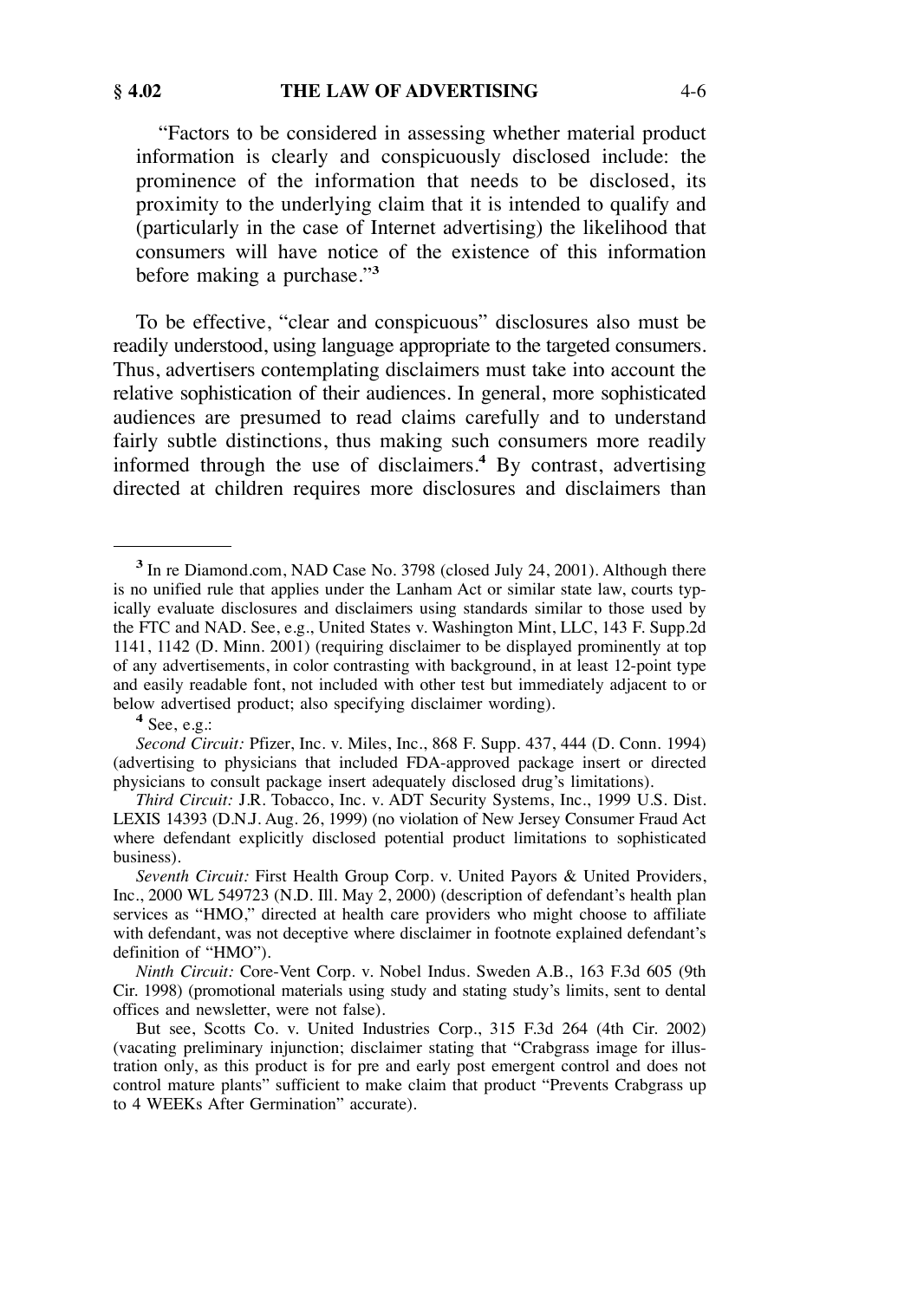advertising to adults, including the fundamental disclosure that an advertisement *is* an advertisement.**<sup>5</sup>**

# **[1]—Proximity and Placement**

Placement in time (during radio and television broadcasts) or in space (print media and Internet) is critical to effective disclaimers. The default rule is that a disclosure or disclaimer should be presented in the same space or time as the claim it modifies because, "in many circumstances, reasonable consumers do not read the entirety of an advertisement or are directed away from the importance of the qualifying phrase by the acts or statements of the seller."**<sup>6</sup>**

Disclaimers in inconspicuous places are unlikely to be noticed and are therefore more likely to be found ineffective. An advertisement for a grape fungicide, for instance, prominently touted a study that showed its ability to keep leaves "virtually mildew-free," while competitors' products allowed "mildew infections that ranged from mild to severe." The study, however, had severe limitations, and the advertiser warned it could not "guarantee you'll be able to observe these results in the field." These limitations were revealed, inconspicuously, "in the back of the flipped-top cover of the inside portion of the brochure, in . . . the ninth and last sentence," a placement the NAD found rendered the disclaimer ineffective.**<sup>7</sup>**

In another example, an advertisement for insulation claimed that it could be installed "in a fraction of the time" or in "half the time" of other kits, revealing only in a disclaimer on a different part of the package that the comparison applied only to the advertiser's own "traditional kits," not to those of competitors. Although the disclaimer was referenced by an asterisk, "there [was] no guidance given as to where the asterisked information c[ould] be found." NAD recommended the disclosure appear, at least, "on the same (front) side of the package" as the claim it modified.**<sup>8</sup>**

**<sup>5</sup>** See generally, § 10.08 *infra* (children's advertising).<br> **6** In re FTC Policy Statement on Deception (Oct. 14, 1983), available at http://<br>
www.ftc.gov/bcp/policystmt/ad-decept.htm (last visited July 7, 2009).

<sup>&</sup>lt;sup>7</sup> In re Rohm and Haas Co., NAD Case No. 3663 (closed June 12, 2000). See also In re Reckitt Bencksicker, Inc., NAD Case No. 5026 (closed June 6, 2009) (disclaimer on back panel of packaging for automatic dishwashing detergent was not suf-<br>ficient when superiority claim it modified was on front panel).

<sup>&</sup>lt;sup>8</sup> In re Manco, Inc., NAD Case No. 3633 (closed March 23, 2000). See also, In re BMW of North America, LLC, NAD Case No. 4156 (March 17, 2004) (BMW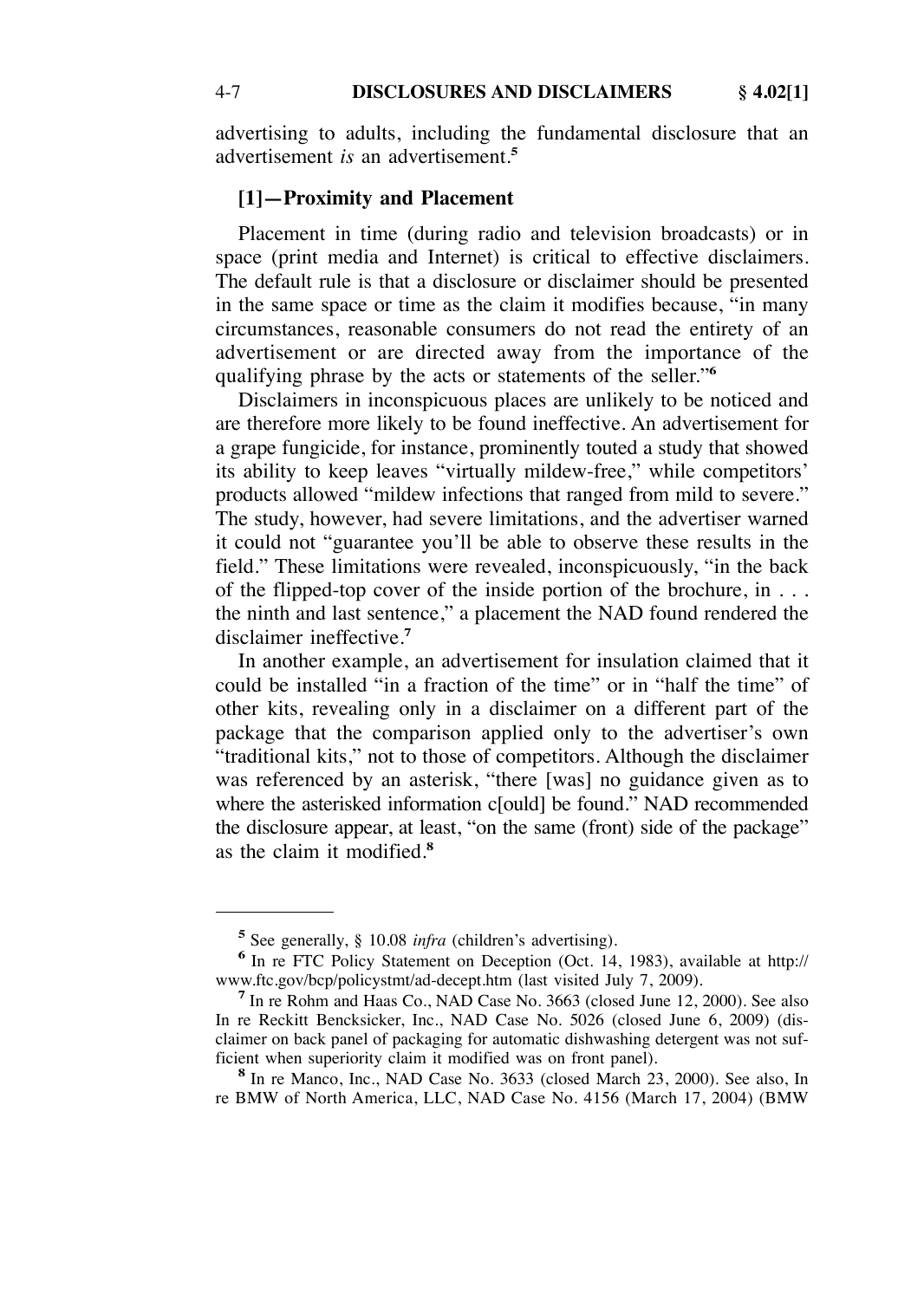In another case, advertising for the allergy-relief product Chlor-Trimeton showed users of Benedryl, a competing product, falling asleep "in contexts in which people would normally be awake: at a business meeting, outdoors in the bright sunlight, and at a boxing match."<sup>9</sup> The clear implication was that Chlor-Trimeton does not make people drowsy. A disclaimer, however, pointed out that "[a]ll non-prescription antihistamines may cause some drowsiness." The disclaimer "appear[ed] to be on the box of Chlor-Trimeton itself," not in the advertisement, which made it "unlikely that the disclaimer would effectively dispel a viewer's mistaken impression."**<sup>10</sup>**

Many advertisements use an asterisk, dagger or other sign to direct readers to disclaimers located elsewhere. The advisability of this practice, however, diminishes as the importance of the disclosed information increases. According to the Better Business Bureau:

"The asterisk or any other reference symbol should not be used as a means of contradicting or substantially changing the meaning of any advertising statement. . . . Whatever qualification is necessary should appear in immediate and conspicuous conjunction with such word, phrase or representation; qualification by asterisk reference is not sufficient in such cases."**<sup>11</sup>**

<sup>10</sup> *Id.* at \*2. See also:

*Second Circuit:* SmithKline Beecham Consumer Healthcare, L.P. v. Johnson & Johnson-Merck Consumer Pharmaceutical Co., 906 F. Supp. 178, 185-186 (S.D.N.Y. 1995) (same holding), *aff'd* 100 F.3d 943 (2d Cir. 1996); American Home Products Corp. v. Johnson & Johnson, 654 F. Supp. 568, 590 (S.D.N.Y. 1987) (disclaimer that "purports to change the apparent meaning of the claims and render them literally truthful, but which is so inconspicuously located or in such fine print that readers tend to overlook it, . . . will not remedy the misleading nature of the claims").

See also, FTC Policy Statement on Deception (Oct. 14, 1983), available at http://www.ftc.gov/bcp/policystmt/ad-decept.htm (last visited Feb. 14, 2010) ("[A]ccurate information in the text may not remedy a false headline because reasonable consumers may glance only at the headline. Written disclosures on fine print may be insufficient to correct a misleading representation.") (footnotes omitted).

<sup>11</sup> Council of Better Business Bureaus, Inc., *Do's and Don'ts in Advertising* § 19, ¶¶ 127, 129 (1996). See also: In re Abbott Labs., NARB Panel No. 128 (Aug. 2005)

advertisement for cars priced "from \$40,995" was not saved by disclaimer, in small grey print on a grey background, printed sideways on the edge of a two page spread stating that the car depicted in the advertisement actually cost \$58,395).

<sup>&</sup>lt;sup>9</sup> Warner-Lambert Co. v. Schering-Plough Corp., 1991 WL 221107 \*2 (S.D.N.Y. Oct. 15, 1991).

*Third Circuit:* Novartis Consumer Health, Inc. v. Johnson & Johnson-Merck Consumer Pharmaceuticals Co., 290 F.3d 578 (3d Cir. 2002) (antacid name "Mylanta Night Time Strength" and advertisements alluding to its efficacy at night were not saved by disclaimer "does not contain a sleep aid" because advertisements created a different impression—that the product was "specially formulated for nighttime heartburn").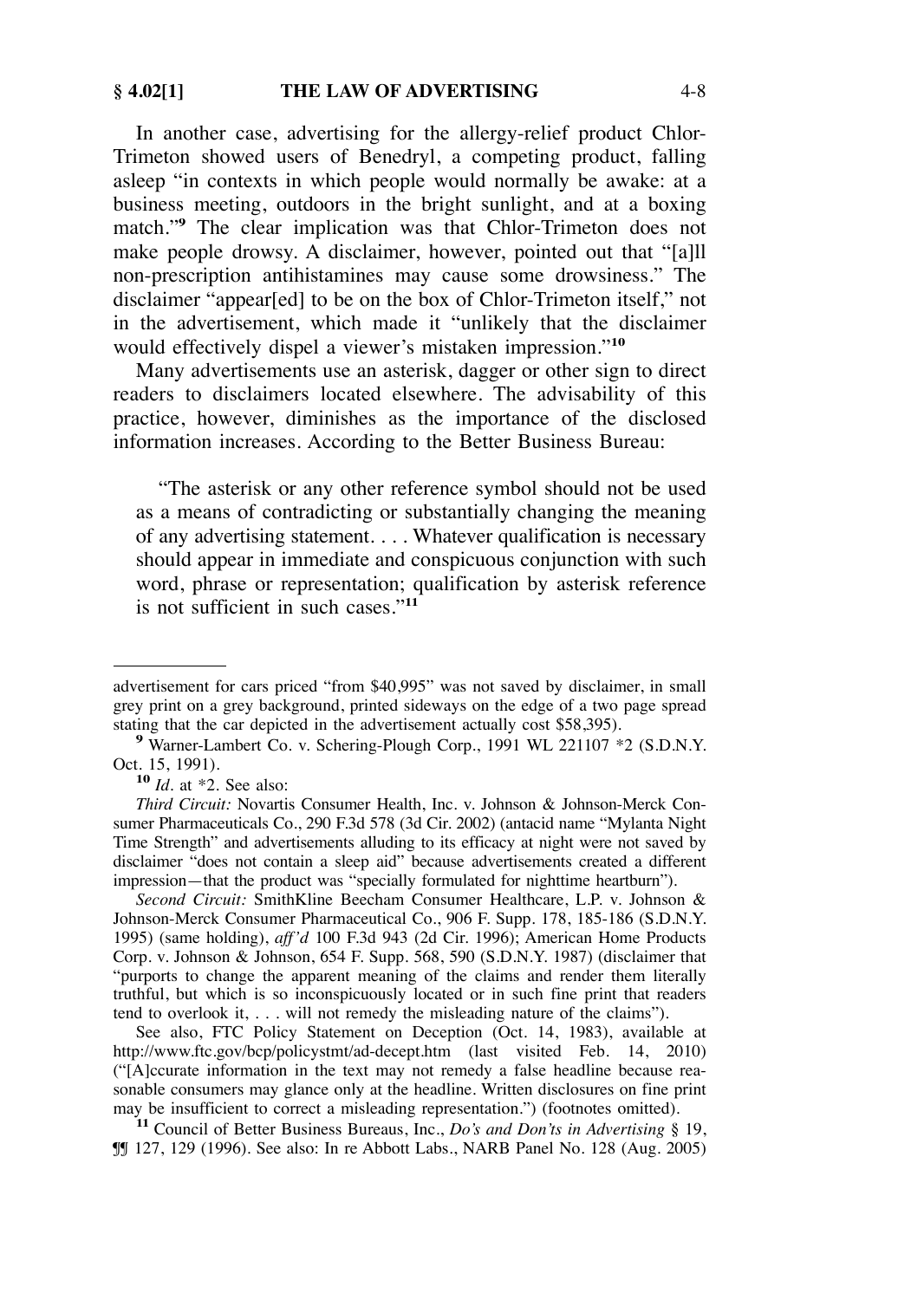The FTC has stated that consumers should be able to evaluate all relevant information—including disclaimers—before deciding on a purchase.**<sup>12</sup>** Disclaimers that appear only when a consumer has already taken affirmative steps toward purchasing a product or service generally are deemed ineffective. For example, an advertisement for low long-distance rates, which had severe restrictions that were only revealed by calling a 1-800 number, was found deceptive on exactly these grounds.**<sup>13</sup>** Rules against these sorts of disclaimers are similar to the longstanding prohibition on "bait and switch" sales practices.**<sup>14</sup>** Once consumers have determined to make a purchase, or have made substantial progress toward that end, they are likely to discount or ignore disclosures.

Some courts have regarded a hard-to-find disclaimer as evidence of an intent to deceive consumers.**<sup>15</sup>** One example deemed particularly ineffective arose in the context of sweepstakes used to sell magazine subscriptions.**<sup>16</sup>** Although no magazine subscription purchase was necessary to enter the sweepstakes, the mailings did everything possible to dispel that impression. Bold, red block letters announced that the recipient was in danger of being "dropped" if she did not "order now," the impression being that she would be "dropped" from the sweepstakes if she did not order magazines. A disclaimer announcing that "no purchase is necessary to enter or win" accompanied every mailing, but the disclaimer was "approximately one-quarter inch high

or TV advertisements). **<sup>14</sup>**Guides Against "Bait" Advertising, 16 C.F.R. § 238; see also, § 3.09[3] *infra*. **<sup>15</sup>***Fifth Circuit:* Pebble Beach Co. v. Tour 18 I, Ltd., 942 F. Supp. 1513, 1550 n.35 (S.D. Tex. 1996) (inclusion of unobtrusive disclaimers amounts to tacit admission of likely consumer confusion and "calculated effort . . . to escape liability") (Internal citation omitted.), *aff'd as modified on other grounds* 155 F.3d 526 (5th Cir. 1998).

*Seventh Circuit:* McNeil-PPC, Inc. v. Guardian Drug Co., 984 F. Supp. 1066, 1072 (E.D. Mich. 1997) (fact that defendant put disclaimer on back of packages was

<sup>16</sup> Legislation has since curtailed the most deceptive of these practices in the direct-mail sweepstakes area. See: § 4.05[6] *infra*, Ch. 7 *infra*, and Ch. 8 *infra*.

<sup>(</sup>to be effective, "disclaimers must be (1) clear and conspicuous and (2) not contradict or substantially change the main message in the claim"); In re DirecTV & Prime TV, NAD Case No. 3799 (July 20, 2001) (rejecting disclaimer that was "at the bottom of the advertisement, distant from the claim [it was] intended to modify").

<sup>&</sup>lt;sup>12</sup> See, e.g., FTC Policy Statement on Deception, N. 15 *supra* ("[W]hen the first contact between a seller and a buyer occurs through a deceptive practice, the law may be violated even if the truth is subsequently made known to the purchaser."). **<sup>13</sup>**In re Viatel, Inc., NAD Case No. 3753 (closed April 10, 2001). *Cf*., In re

Advanced Care Products, NAD Case No. 3138 (closed Oct. 1, 1994) (disclaimer on pregnancy test packaging insufficient if disclaimer is not visible in context of print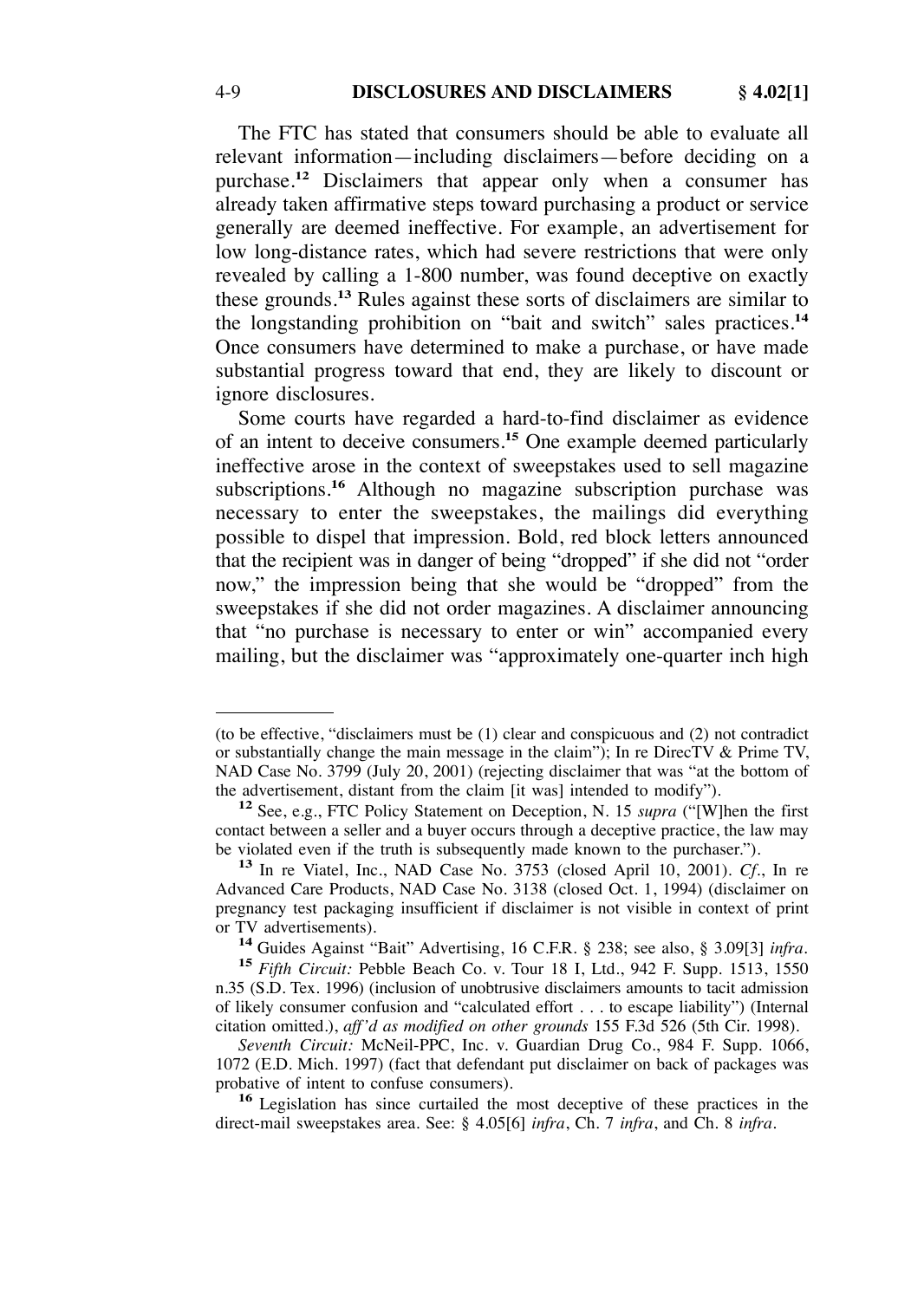. . . in blue, near other letters also in blue . . . at or near the bottom of the page." As the court observed, "[i]f it is not designed expressly for the purpose of minimizing its visibility, the overall layout of the literature certainly enhances that likelihood."**<sup>17</sup>**

# **[2]—Prominence**

Disclaimers must be legible, meaningful, of sufficient size, and remain on screen for sufficient duration to allow viewers to easily read and understand them. Small print, by itself or combined with other features such as color, contrast, and placement, is almost always deemed ineffective because consumers are unlikely to wade through a long paragraph of fine print in order to find the disclaimer.**<sup>18</sup>** In one NAD case, a department store advertisement prominently advertised "0% Interest for 1 Year." A footnote disclosed, "if payment of  $1/12$  of transaction amount is made for 12 consecutive months, then all finance charges assessed and paid will be refunded." In other words, interest would, in fact, be charged, but would be refunded if the customer met the payment conditions. The disclosure, however, "appear[ed] in a paragraph with other details in the same type size." NAD recommended both clarifying that interest must be paid and may be refunded and putting the important disclaimer "in larger type size than the other details."**<sup>19</sup>**

Other NAD cases involving insufficiently prominent disclaimers include: (1) a disclosure of actual phone rates that was "in extraordinarily small print, against a poorly contrasting background and was not placed in close proximity to the claims it was intended to qualify;"**<sup>20</sup>** (2) Web site disclosures not located on same Web page, or even in close proximity, to claims of "Any airline. Any flight. Any time . . . without restrictions or limitations;"**<sup>21</sup>** (3) billboard and magazine advertisements where disclosures were too small and too distant from the same "Any flight. Any time" claims;**<sup>22</sup>** (4) restrictions on supposedly

<sup>&</sup>lt;sup>17</sup> Miller v. American Family Publishers, 84 N.J. Super. 67, 663 A.2d 643, 652 (N.J. Super. Ct. Ch. Div. 1995).

<sup>&</sup>lt;sup>18</sup> See, e.g., F.T.C. v. Brown & Williamson Tobacco Corp., 778 F.2d 35, 42-43 (D.C. Cir. 1985).

*National Advertising Division:* In re Nabisco, Inc., NAD Case No. 3408 (closed Aug. 1, 1997) (rejecting disclosure in small white type against off-white background

<sup>&</sup>lt;sup>19</sup> In re Montgomery Ward & Co., NAD Case No. 3019 (June 1, 1993).<br><sup>20</sup> In re Verizon, NAD Case No. 3750 (closed April 20, 2001).<br><sup>21</sup> In re WebMiles.com Corp., NAD Case No. 3749 (closed April 20, 2001).<br><sup>22</sup> Id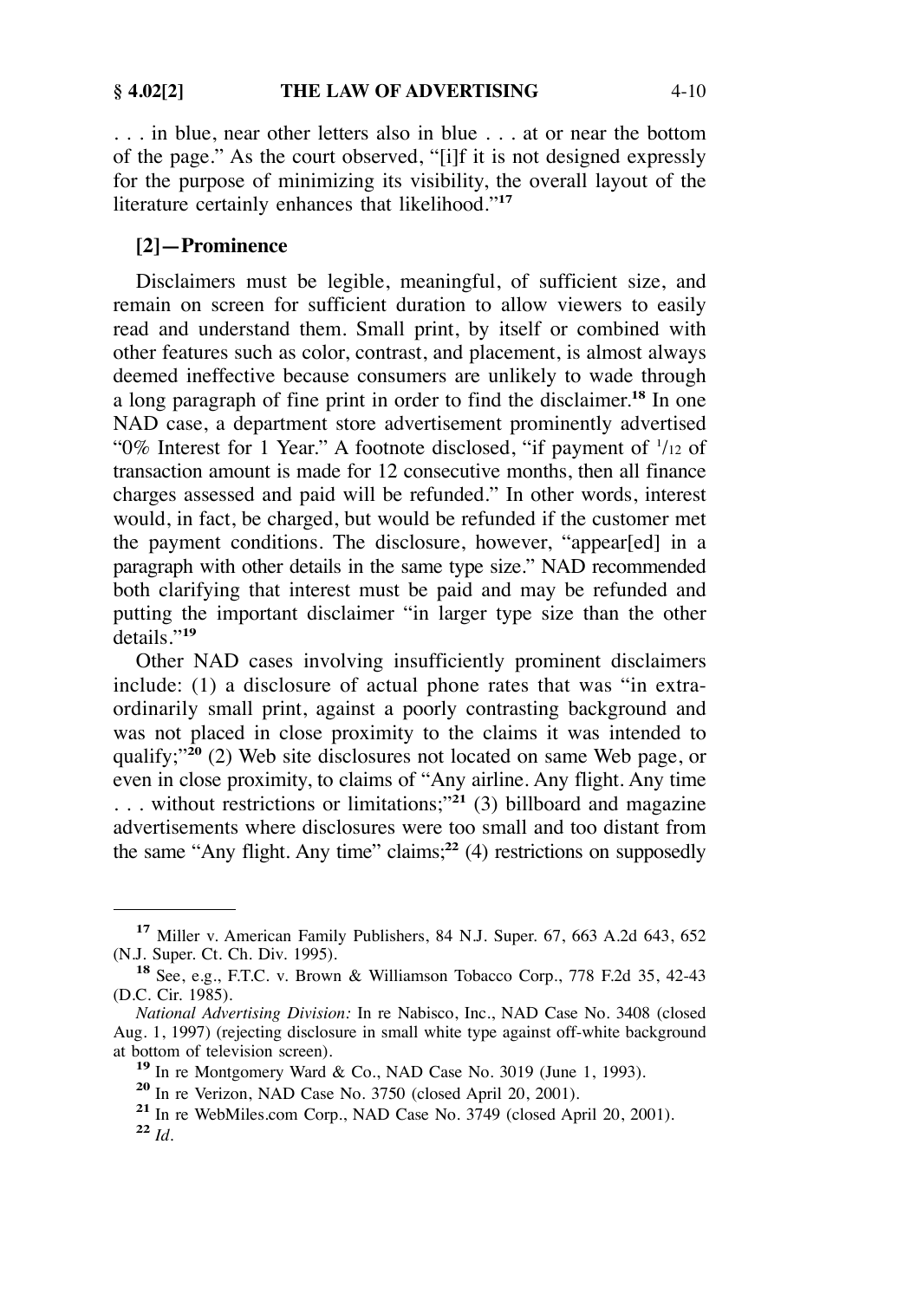"free" flights that were "buried in small, low contrast gray type amidst a litany of other terms and conditions;"**<sup>23</sup>** and (5) "mice type" disclosures at the bottom of a full page advertisement, which will not, "as a general rule, be sufficient to disclose material information."**<sup>24</sup>** Regarding this latter practice, NAD stated that, "[a]lthough many advertisers recognize their obligation to disclose material information, their efforts all too often fall far short of the 'clear and conspicuous' disclosure standard."**<sup>25</sup>**

The more material the information is to the consumer's buying decision, the more prominent the disclosure should be. In *In the Matter of Litton Industries*, *Inc*., for instance, prominent headers stated that "76% of the independent microwave oven service technicians surveyed recommend Litton" and "79% of microwave service technicians surveyed say Litton is the best quality commercial microwave oven."**<sup>26</sup>** The surveys, however, covered only agencies that serviced Litton microwaves. The FTC held that a fine-print disclosure revealing this important limitation was inadequate to correct the false impression to the contrary that the headers created. A fine print disclosure of other, less important qualifications to the survey, however, was acceptable.**<sup>27</sup>**

Televised disclaimers that flash on and off-screen very quickly also are likely to be missed, particularly when a television advertisement makes spoken claims without spoken disclosures. In a commercial for Planters Mixed Nuts, for example, a super revealed: "A cholesterol free food. Sixteen grams of fat per serving." This essential information, required by the FDA, "appear[ed] in small white type, against an essentially off-white background at the very bottom of the screen." NAD recommended making the disclosure "more conspicuous," including, if necessary, "a simultaneous audio and visual disclosure."

**<sup>23</sup>** In re Travelers Bank, NAD Case No. 3462 (closed May 1, 1998). **<sup>24</sup>** In re Voicestream Wireless, NAD Case No. 3714 (closed Dec. 12, 2000). See also, Verizon, Long Distance Telephone Service Representative, NAD Case No. 3750

<sup>(</sup>April 20, 2001). **<sup>25</sup>** *Id*. **<sup>26</sup>**In the Matter of Litton Industries, Inc., 97 F.T.C. 1, 71 n.6 (1981), *aff'd as*

<sup>&</sup>lt;sup>27</sup> *Id.*, 97 F.T.C. at 70 n.5 (fine-print disclosure of qualification that most consumers would already understand and that was unlikely to be material (namely, that only technicians with experience with respondent's product and one competing product, not *all* independent technicians, were included in positive survey used to tout respondent's product); "[u]nder these circumstances, deception, if any, was minimal, and fine print was a reasonable medium for disclosing a qualification of only limited relevance").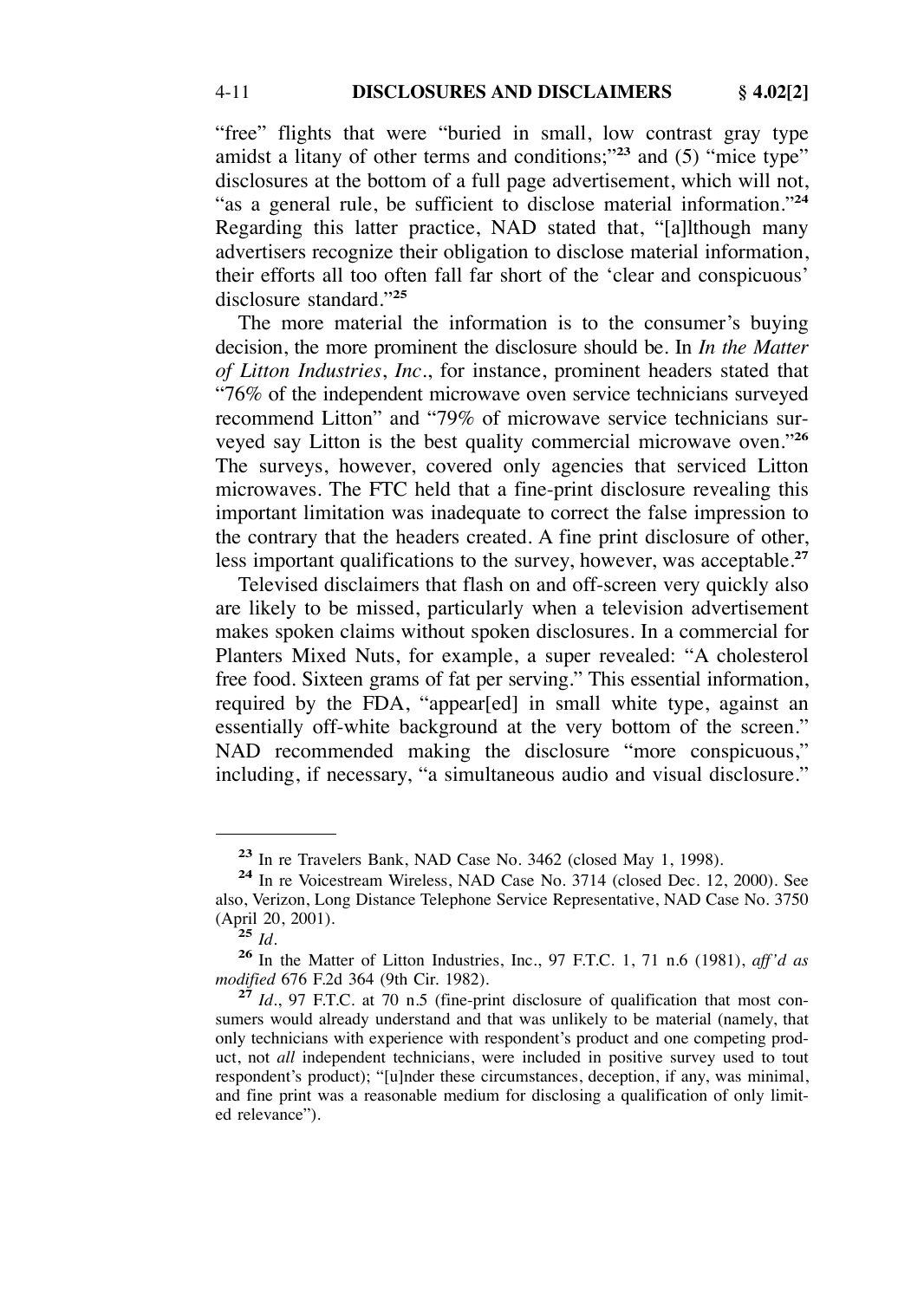#### **§ 4.02[3]** THE LAW OF ADVERTISING 4-12

NAD also recommended "larger print, a contrasting" background [and] substituting numbers for words, all designed to make the disclaimer more legible.**<sup>28</sup>**

## **[3]—Duration and Repetition**

Disclaimers that are stated only once or twice while the underlying claim is repeated several times are ineffective. This rule is particularly applicable to lengthier advertising such as Web sites and infomercials. In one infomercial, Hair Club for Men offered "free hair" and a "free round trip" airline ticket to those who signed up for a one-year membership. The disclosure, however, that the one-year membership "is a necessary part of the offer" was not made at the same time as the offer. NAD noted that "consumers viewing only this segment of the infomercial . . . would not understand the true cost of the offer."**<sup>29</sup>**

# **[4]—Appropriateness to the Medium**

Some regulations specifically recognize differences in media and mandate different types of disclosures for each. This is true, for instance, of advertising for warranties, for which the FTC mandates

**<sup>28</sup>** In re Nabisco, Inc., NAD Case No. 3408 (closed Aug. 1, 1997). See also, In re Novartis Consumer Health, Inc., NAD Case No. 3449 (closed March 1, 1998) (disclaimer inadequate where "in one of the few split seconds in which it appears on the screen it consists of white print on a white background").

<sup>&</sup>lt;sup>29</sup> In re Hair Club for Men, NAD Case No. 3457 (closed May 1, 1998). See also: *Second Circuit:* Hearst Business Publishing Inc. v. W.G. Nichols, Inc., 76 F. Supp.2d 459, 471 (S.D.N.Y. 1999) (infrequent mention of the name of the product's true source was not sufficient to overcome false implication that the product originated from another source when the other entity's name is used far more frequently).

*District of Columbia Circuit:* Federal Trade Commission v. Brown & Williamson Tobacco Corp., 778 F.2d 35, 42-43 (D.C. Cir. 1985) (after twelve years of exposure to FTC cigarette ratings, consumers were "habituated" to tar and nicotine legends and would only pay attention to those portions of legend they expect to change from ad to ad, in particular the tar and nicotine numbers).

*Council of Better Business Bureaus, National Advertising Division:* In re Thane International, NAD Case No. 3557 (closed June 18, 1999) (visual disclosures which appear only once or twice during an infomercial were insufficient to cure false message communicated by the rest of the infomercial); In re Thane Marketing International, NAD Case No. 3222 (closed July 1, 1995) (recommending multiple disclaimers for infomercial with repeated similar claims); In re New Strategies/Tropical Beaches, Inc., NAD Case No. 3152 (closed Nov. 1, 1994) (accepting, with modifications, infomercial in which disclaimer was repeated numerous times).

See also, In re Eggland's Best Eggs, Inc., NARB Panel No. 67 (June 1993) (disclaimer, though first substantive statement in advertisement, could be lost in context of powerful presentation on nationally known health concern as to which consumers lack technical knowledge).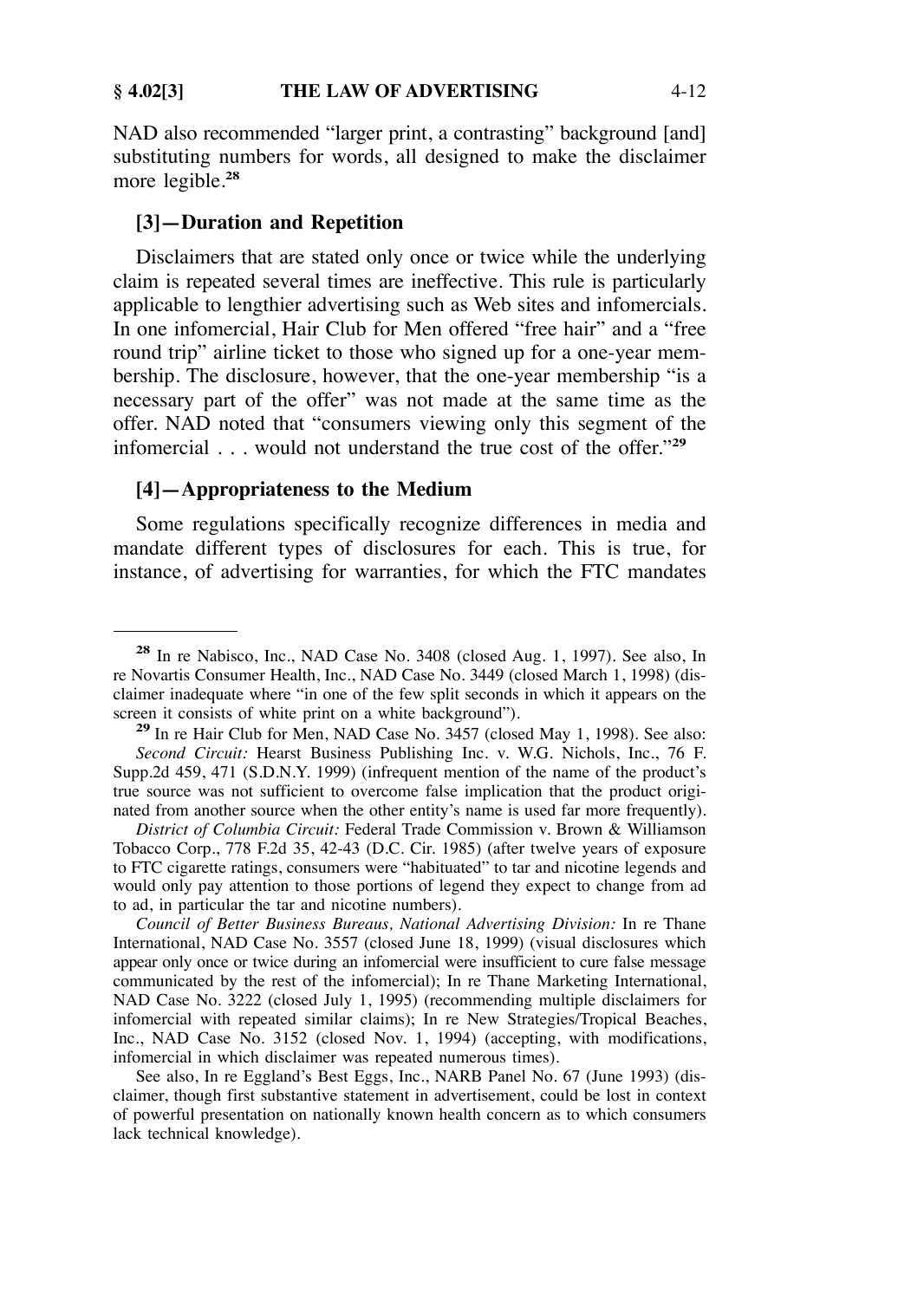specific disclosures for video ads;**<sup>30</sup>** for advertising involving credit terms and leases, where the rules distinguish between print and broadcast disclosure;**<sup>31</sup>** and for prescription drug advertising.**<sup>32</sup>**

For other required disclosures, where specific regulatory guidance is lacking, FTC decisions have provided some rules of thumb. For instance, in at least one case, the FTC has defined "clear and conspicuous" in print to require that disclosures be in the same type style and print size as the representation that triggers them and audio disclosures to be made at the same volume or cadence.**<sup>33</sup>** In general, however, advertisers are allowed latitude in deciding whether a disclosure is sufficiently clear and conspicuous in the context of the medium.

Medium-specific disclosures generally must be precisely that: specific to the medium and complete in that particular context.**<sup>34</sup>** In one case, NAD reviewed advertising for eggs that claimed people with high serum cholesterol could eat "twelve Eggland's Best Eggs a week as part of a low fat diet" without raising their cholesterol levels. As substantiation, the advertiser directed NAD to its "customer service 800 #, consumer Q&A brochures, large space print advertisements with extensive Q&As, and a medical/informational public relations program," which, it claimed, gave complete nutritional information about its eggs. It also claimed its eggs were "quality-controlled" and "come from hens on a patent-pending low-fat, high vitamin E and iodine diet." Although not disputing the eggs' quality, NAD found that the television advertising did not adequately address "the complexity of the nutritional issues involved":

"If the television commercial could ever contain all the information, disclosures and disclaimers that appear in the full-page Q&A ad, the correct message might be transmitted to consumers.

**<sup>30</sup>** 16 C.F.R. § 239.2(a) n.1 (mandating disclosure "simultaneously with or immediately following the warranty claim" in the audio portion or "on the screen for at least five seconds" in the video portion).

<sup>&</sup>lt;sup>31</sup> 12 C.F.R. § 213.7(d) (print); § 213.7(f) (broadcast). See § 4.05[4] *infra*.<br><sup>32</sup> 21 C.F.R. § 202.1(e)(iii) (print); § 202.1(e)(1) (broadcast). See § 4.05[5][a] *infra*.<br><sup>33</sup> In the Matter of Dean Distributors, Inc.,

April 14, 1996) (concerning disclosures in print and broadcast advertising for a weight loss program).

 $\frac{34}{34}$ But see:  $\frac{8}{8}$  4.04[4][b] *infra* (radio and television advertisements for consumer leases permitted to direct consumers to complete lease terms disclosed elsewhere); § 4.04[5][a][iii] *infra* (broadcast advertisements for prescription drugs must direct consumers to package labeling).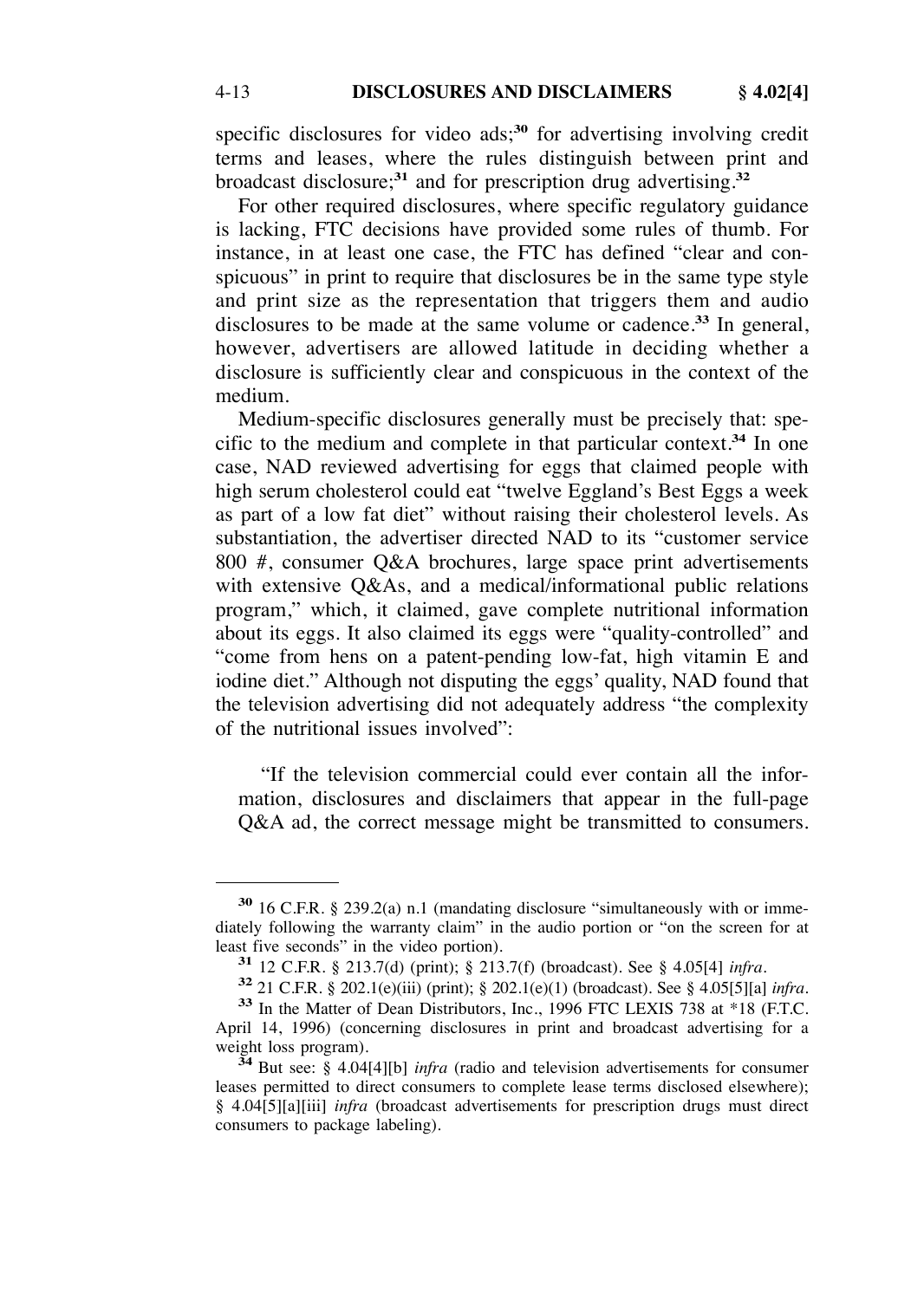To rely on a total communications program to make up for any possible lack in the television commercials is unacceptable. Each piece of advertising must stand on its own."**<sup>35</sup>**

For related reasons, the United States Supreme Court noted over forty years ago that television advertising may not be an appropriate medium for certain types of commercials if all necessary information can not effectively be communicated given the inherent limitations of television advertising.**<sup>36</sup>**

In this regard, it is important to note that the major television networks have codified the FTC's "clear and conspicuous" standard into a minimum standard of clarity that such disclaimers, called supers, must meet. ABC describes the general "standard" this way:

"When superimposed copy is required, it must be displayed clearly and conspicuously. As a general rule, supers must be presented against a contrasting background and must be displayed for sufficient duration and in large and bold enough, well-spaced letters, words, and lines of copy to be read easily."**<sup>37</sup>**

ABC also reiterates the legal standard that "[v]isual supers may not be used to materially alter a claim [and] may provide only minor clarification and must be so limited."**<sup>38</sup>** As for specifics, Fox states the following:

**<sup>35</sup>**In re Eggland's Best Eggs, Inc., NAD Case No. 3016 (June 1, 1993). See also, In re Hawk Commission, LLC, NAD Case No. 4131 (Jan. 8, 2004) (Hawk could not direct consumers to its Web site to clarify its television and radio advertisements because "materially qualifying information should appear close in proximity to the specified claim it is intended to modify. An advertiser cannot modify a misleading representation with a disclosure that appears in an entirely different medium.").

<sup>&</sup>lt;sup>36</sup> F.T.C. v. Colgate-Palmolive Co., 380 U.S. 374, 390-391, 85 S.Ct. 1035, 13 L.Ed.2d 904 (1965) ("If, however, it becomes impossible or impractical to show simulated demonstrations on television in a truthful manner, this indicates that television is not a medium that lends itself to this type of commercial, not that the commercial must survive at all costs."). See also, In re Cavalier Telephone, LLC, NAD Case No. 4184 (Feb. 24, 2004) (rejecting advertiser's claim that television ads do not allow for full disclosure the NAD stated that "[w]here time allowances do not permit for full disclosure of material terms and conditions so as to prevent price claims in long-distance telephone advertise[ments] from being misleading to customers, [] such claims

should simply not be made"). **<sup>37</sup>** ABC *Advertising Standards and Guidelines*, 78 (Aug. 2009) ("ABC Standards"). **<sup>38</sup>***Id.* at 28.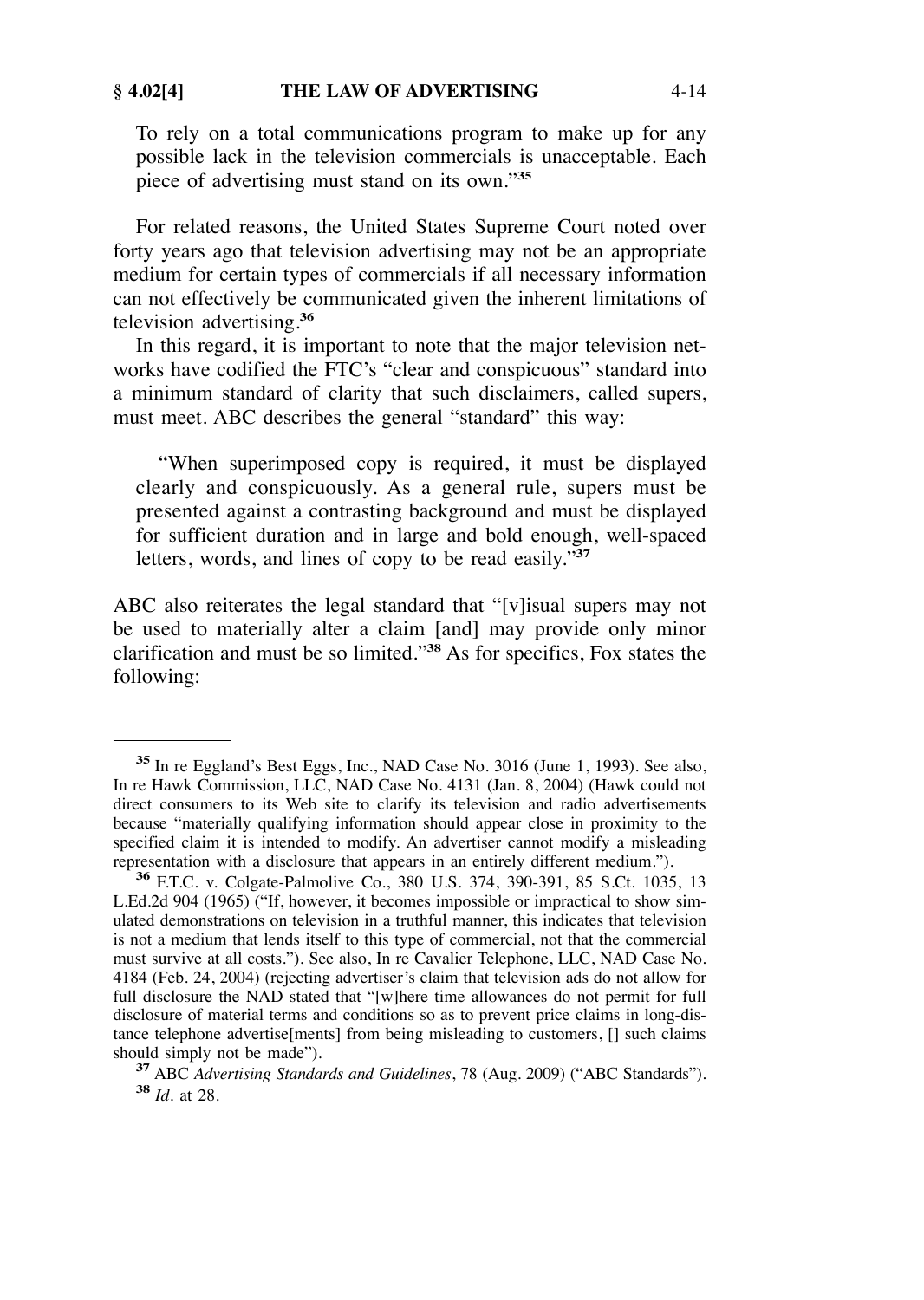"For purposes of reference, an ideal display of copy would have letter h[eight] of 4.5% of the vertical dimensions of the scanned area (approximately 22 video scan lines for upper case letters and 24 video scan lines for lower case). The first line of copy would be viewed for a minimum of 3 seconds, with each subsequent line at 1 additional second."**<sup>39</sup>**

In addition, the networks encourage steps to enhance legibility, such as edge-drop shadowing and a clear typeface, such as Helvetica.**<sup>40</sup>** Supers that vertically roll over the screen are specifically acceptable at ABC,**<sup>41</sup>** while horizontal crawls are generally seen by networks as unacceptable.**<sup>42</sup>**

# **[5]—Understandable Language**

Disclaimers must be properly worded and use terms as they are commonly understood by consumers.**<sup>43</sup>** For instance, a company that offered an interest-bearing loan, describing it as an "advance," was deemed to be providing a confusing message.**<sup>44</sup>** Similarly, a disclosure that referred to "basic rates" to describe pricing was found inadequate because consumers did not understand what the term "basic rates" meant.**<sup>45</sup>** Disclaimers also are inadequate if they are too vague. For instance, a disclaimer stating that soap pads are appropriate for "many" kitchen surfaces was held insufficient because it failed to specify how "many" surfaces were appropriate for the pads at issue.**<sup>46</sup>**

**<sup>39</sup>** *FBC Advertising Guidelines* (2008) ("Fox Standards"); *NBC Advertising Standards*, 95 (2002) ("NBC Standards") (same); *CBS Television Network Advertising Guidelines*, 53 (July 2002) ("CBS Standards") (18-24 scan lines, depending on cap-<br>italization; one line = 2 seconds, two lines = 3 seconds, 3 lines = 5 seconds).

<sup>&</sup>lt;sup>40</sup> *ABC Standards*, N. 37 *supra* at 79.<br><sup>41</sup> *Id.*<br><sup>42</sup> *Id.* ("Supers which ... horizontally 'crawl' across the bottom one-third of the screen are reserved exclusively for use by the News Department and may not appear in commercial announcements."); *CBS Standards*, N. 39 *supra* at 33, 45; *NBC Standards*, N. 39 *supra* at 17; but see, The CW Network Advertising Guidelines 22 (June 2007) ("The use of horizontal crawls will be reviewed on a case-by-case basis.").

<sup>&</sup>lt;sup>43</sup> In re Signature Color, NAD Case No. 3174 (closed Jan. 1, 1995) (disclaimer, "Processing available from Signature Color with limited availability from other labs"

<sup>&</sup>lt;sup>44</sup> J&H Tax, Inc. v. H&R Block Eastern Tax Services, Inc., 128 F. Supp. d 926

<sup>(</sup>E.D. Va. 2001). **<sup>45</sup>**Illinois Bell Telephone Co. v. MCI Telecommunications Corp., 1996 WL 717466

<sup>&</sup>lt;sup>46</sup> In re 3M Company, NARB Panel No. 85 (March 1995).